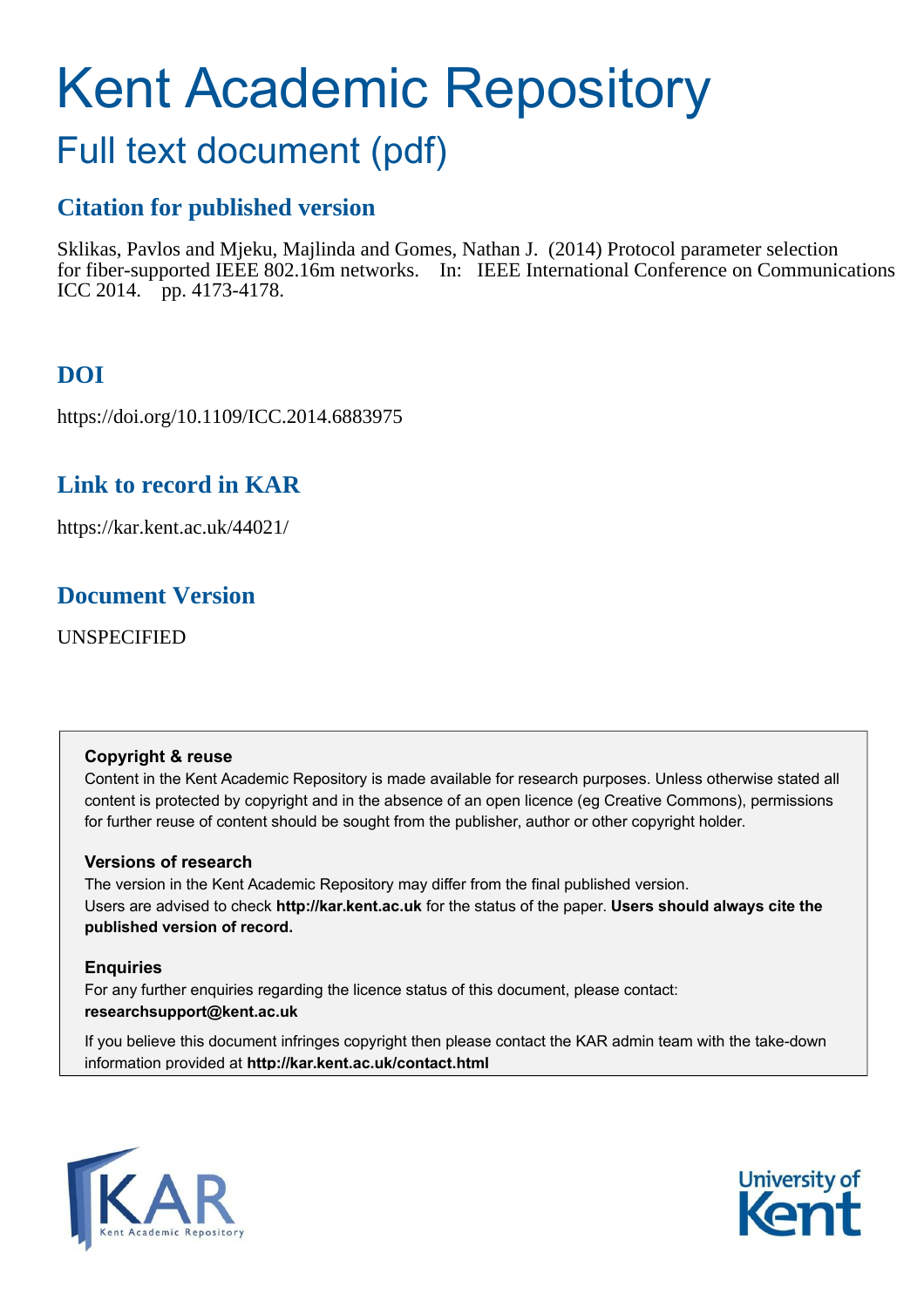# Protocol Parameter Selection for Fiber-Supported IEEE 802.16m Networks

Pavlos Sklikas, *Member, IEEE*, Majlinda Mjeku, *Member, IEEE*, and Nathan J. Gomes, *Senior Member, IEEE*

Broadband and Wireless Communications Group University of Kent Canterbury, United Kingdom P.P.Sklikas@kent.ac.uk

*Abstract***—In this paper we investigate protocol issues that might arise due to the extra fiber propagation delay in fiber-fed IEEE 802.16m networks. Our study indicates that although the fiber delay might affect network performance, an informed choice of protocol parameters, such as the guard times and the ranging channel structure, can minimize the reduction in efficiency and allow for relaxation of some of the constraints imposed on the optical distribution network architecture.** 

#### *Keywords—Radio-over-fiber (RoF), Medium Access Control (MAC), OFDMA, IEEE 802.16m.*

#### I. INTRODUCTION

Radio-over-fiber (RoF) techniques enable the distribution of RF modulated light signals from a central location (i.e. an Advanced Base Station - ABS), where all the signal processing is located, to remote antenna units (RAUs) via an optical distribution network. The main function in the RAUs is optoelectronic conversion of the signal. The optical distribution is transparent to the signal modulation or coding used, however it adds an extra propagation delay, which might interfere with the timing limitations of the protocol operations defined, and might affect their performance.

In this paper, we investigate for the first time protocol issues that arise due to the fiber propagation delay in fiber-fed time division duplex (TDD) 802.16m networks. IEEE 802.16m, an amendment to IEEE 802.16e [1], is a fourth generation radio access technology candidate in the International Mobile Telecommunications Advanced program. Thus, as an extension to our study on fiber propagation delay effects on IEEE 802.16e RoF networks [2], this paper presents the limitations and performance of 802.16m RoF networks.

The main features of 802.16m relevant to our study are given in Section II. The main mechanisms of the 802.16m protocols which deal with the propagation delay, the constraints they put on the optical distribution network and their adaptation required in order to preserve correct protocol operation in the presence of fiber delay are presented in Sections III, IV and V. A mathematical analysis of the fiber delay effect on the system's Medium Access Control (MAC) data rate performance is also given in Section III. Conclusions are drawn in Section VI.

#### II. IEEE 802.16M

In this section we briefly introduce the main features of the IEEE 802.16m physical (PHY) and MAC layers, concentrating on those relevant to our study. IEEE 802.16m uses orthogonal frequency-division multiple access (OFDMA) in the uplink (UL) and downlink (DL), supporting both TDD and frequencydivision duplex (FDD) modes. The OFDMA symbol time structure comprises the useful symbol time  $T_b$ , preceded by the cyclic prefix (CP), which is a copy of the last portion of the useful symbol period (of a duration equal to  $T_g$ ), used to collect multipath signals and maintain orthogonality of the subcarriers. 802.16m defines a 20 ms superframe, divided into four 5ms frames, as shown in Fig. 1 for the case of TDD operation. The 5ms frames are further divided into a number of subframes where each of these comprises an integer number of OFDMA symbols. There are four types of subframe, referred to as Type-1, Type-2, Type-3, and Type-4, consisting of six, seven, five, and nine OFDMA symbols respectively. Subframes are assigned adaptively for either DL or UL transmission, based on the capacity needs of each direction. The DL to UL (DL:UL) subframe ratios supported are: (8,0), (6,2), (5,3), (5,2), (4,4), (4,3), (4,2), (3,5), (3,4), (3,3), (3,2), (2,4) and (2,3) where the first number in each pair represents the number of DL subframes and the second number represents the number of UL subframes per frame. There are two switching points in each frame, referred to as the transmit to receive transition gap (*TTG*) and receive to transmit transition gap (*RTG*), to allow for the change of directionality during transmission/reception. The 802.16m superframe begins with the superframe header (SFH) and it also contains preambles for DL synchronization.

The 802.16m MAC is connection oriented, with the bandwidth requested by the Advanced Mobile Station (AMS) on a per-connection basis. The start and end times of the AMS's grants and the details of the allocations (e.g. modulation and coding to be used) are broadcast by the ABS via the Advanced-Medium Access Protocol (A-MAP) messages. The A-MAP occupies resources in all DL subframes and consists of both non-user specific control information (i.e. information intended for all users) and of user-specific information. Moreover, each MAC Protocol Data Unit (PDU) begins with a MAC header, generic or compact depending on the type of connection, and may be followed by one or more extended headers.

This work was supported in part by the European Union under grant agreement FP7-ICT-2007-215533 FUTON.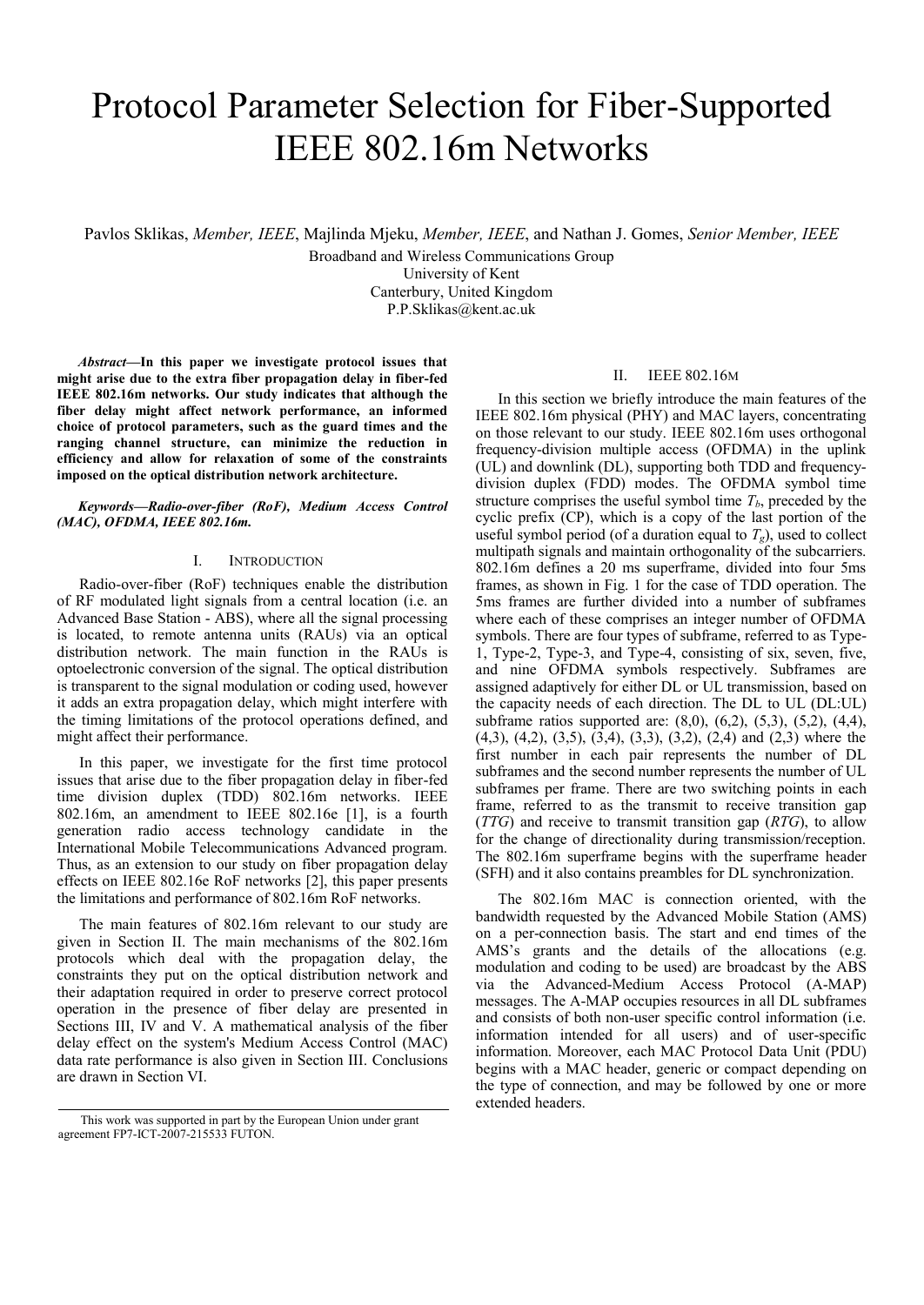

Fig. 1. Example of IEEE 802.16m TDD frame structure.

#### III. DL-UL TIMING IN PRESENCE OF FIBER DELAY

In order to provide for the DL-UL timing synchronization, 802.16m defines guard times (*GT*) between the DL and UL subframes, comprising the *TTG,* accounting for the cell's maximum round-trip delay plus the time needed at the AMS for the DL to UL transition ( $T_{AMS}^{RxTx}$ ), and the *RTG* accounting for the time needed for the UL to DL transition at the ABS  $(T_{ABS}^{RxTx})$ . While the timing advance mechanism is used to account for round-trip delay, in a RoF network it also needs to account for the presence of the optical distribution links. 802.16m, however, defines fixed *TTG*/*RTG* values for different bandwidths and CP durations [3]. In order to accommodate long fiber distribution links with minimum efficiency loss, *GT* needs to flexibly depend on the maximum optical propagation delay  $D_{max}$  expected, as shown by (1):

$$
GT = TTG + RTG = 2D_{\text{max}} + T_{\text{AMS}}^{R_x T_x} + T_{\text{ABS}}^{R_x T_x}
$$
 (1)

Table I presents the *TTG*/*RTG* default durations and the maximum fiber length for RoF (*Lmax*) and cell radii for non-RoF (*Cmax*) systems for various channel bandwidths and CP durations. *Lmax* and *Cmax* values are obtained using (1) and assuming the maximum value of  $T_{AMS}^{R, Tx} = 50 \text{ }\mu\text{s}$  [3]. Knowing the guard time needed for a particular fiber delay, we will now evaluate its influence on the efficiency of the superframe and its effects on the MAC data rate (MDR). Definitions and values for parameters used in the following analysis can be found in Table II.

#### *A. Effect of Fiber Delay on the Superframe Efficiency*

In the following analysis we link the RoF cell's maximum size to the fiber length; however, in practice the real cell size could be several times smaller as the fiber will not be laid in a straight line. The wireless propagation delay is considered negligible compared to fiber propagation delay as the coverage area of each RAU is assumed small.

It is clear that for correct protocol operation any increase in the cell sizes, be it a normal (non-RoF) or a RoF 802.16m

TABLE I. 802.16M DEFAULT TTG/RTG AND MAXIMUM CELL SIZES

| $\bf CP$ | BW<br>(MHz) | TTG+RTG<br>$(\mu s)$ | <b>TTG</b><br>$(\mu s)$ | <b>RTG</b><br>$(\mu s)$ | $C_{max}$<br>(km) | $L_{max}$<br>(km) |
|----------|-------------|----------------------|-------------------------|-------------------------|-------------------|-------------------|
|          | 5/10/20     | 165.714              | 105.714                 | 60                      | 8.357             | 5.763             |
|          | 5/10/20     | 268.571              | 208.571                 | 60                      | 23.785            | 16.403            |
| 1/8      | 5/10/20     | 371.428              | 311.428                 | 60                      | 39.214            | 27.044            |
|          | 8.75        | 161.6                | 87.2                    | 74.4                    | 5.580             | 3.848             |
|          | 7           | 248                  | 188                     | 60                      | 20.7              | 14.275            |
|          | 5/10/20     | 142.853              | 82.853                  | 60                      | 4.927             | 3.398             |
|          | 5/10/20     | 239.996              | 179.996                 | 60                      | 19.499            | 13.447            |
| 1/16     | 5/10/20     | 335.139              | 275.139                 | 60                      | 33.77             | 23.29             |
|          | 8.75        | 212.8                | 138.4                   | 74.4                    | 13.26             | 9.144             |
|          | 7           | 240                  | 180                     | 60                      | 19.5              | 13.448            |
|          | 5/10/20     | 199.998              | 139.998                 | 60                      | 13.499            | 9.31              |
| 1/4      | 8.75        | 264                  | 189.6                   | 74.4                    | 20.94             | 14.441            |
|          | 7           | 200                  | 140                     | 60                      | 13.5              | 9.31              |

TABLE II. PHY/MAC PARAMETERS

| Parameter        | Comment                         | Value             |
|------------------|---------------------------------|-------------------|
| BW               | Channel Bandwidth               | 10 MHz            |
| $N_{FFT}$        | FFT size                        | 1024              |
| $\Delta f$       | Subcarrier spacing              | 10.9375 kHz       |
| G                | Cyclic Prefix ratio             | 1/8               |
| $T_g$            | Cyclic prefix time              | 11.4286 µs        |
| $T_b$            | Useful symbol time              | 91.4286 µs        |
| $T_{s}$          | Symbol time                     | 102.857 µs        |
| $T_f$            | Frame duration                  | $5 \text{ ms}$    |
| $T_{\text{spf}}$ | Superframe duration             | $20 \text{ ms}$   |
| $n_f$            | Refractive index of fiber       | 1.5               |
| $N_{used}$       | Number of active                | 865               |
|                  | (used) subcarriers              |                   |
| $N_{pilot}$      | Number of pilot subcarriers     | 108               |
| $TTG+RTG$        | Default GT assignment           | $165.714 \,\mu s$ |
| $S_{ct-MAP}$     | Non user specific part of A-MAP | 12 bits           |
| $S_{ass-IE}$     | Assignment information element  | 48 subcarriers    |
| SFH              | Superframe header               | 1152              |
|                  |                                 | subcarriers       |
| <i>AGMH</i>      | Advanced Generic MAC Header     | 16 bits           |

network, would require adaptation of the gaps, resulting in a reduction of the superframe efficiency,  $C_{spf_r}$ , which (for a given frame duration  $T_f$ ) can be calculated as:

$$
C_{spf_{-}r} = \frac{2D_{\text{max}}}{T_f} \tag{2}
$$

In an OFDMA system, the time allocation to *GT* within a frame will be performed in multiples of the OFDM symbol duration, plus any frame time left unallocated for transmission due to it being less than the OFDM symbol duration. The number of OFDM symbols, *NGT\_sym*, that need to be allocated to *GT* for a specific cell radius (fiber length), *Lcell-max* in order to maintain DL-UL synchronization can be calculated as: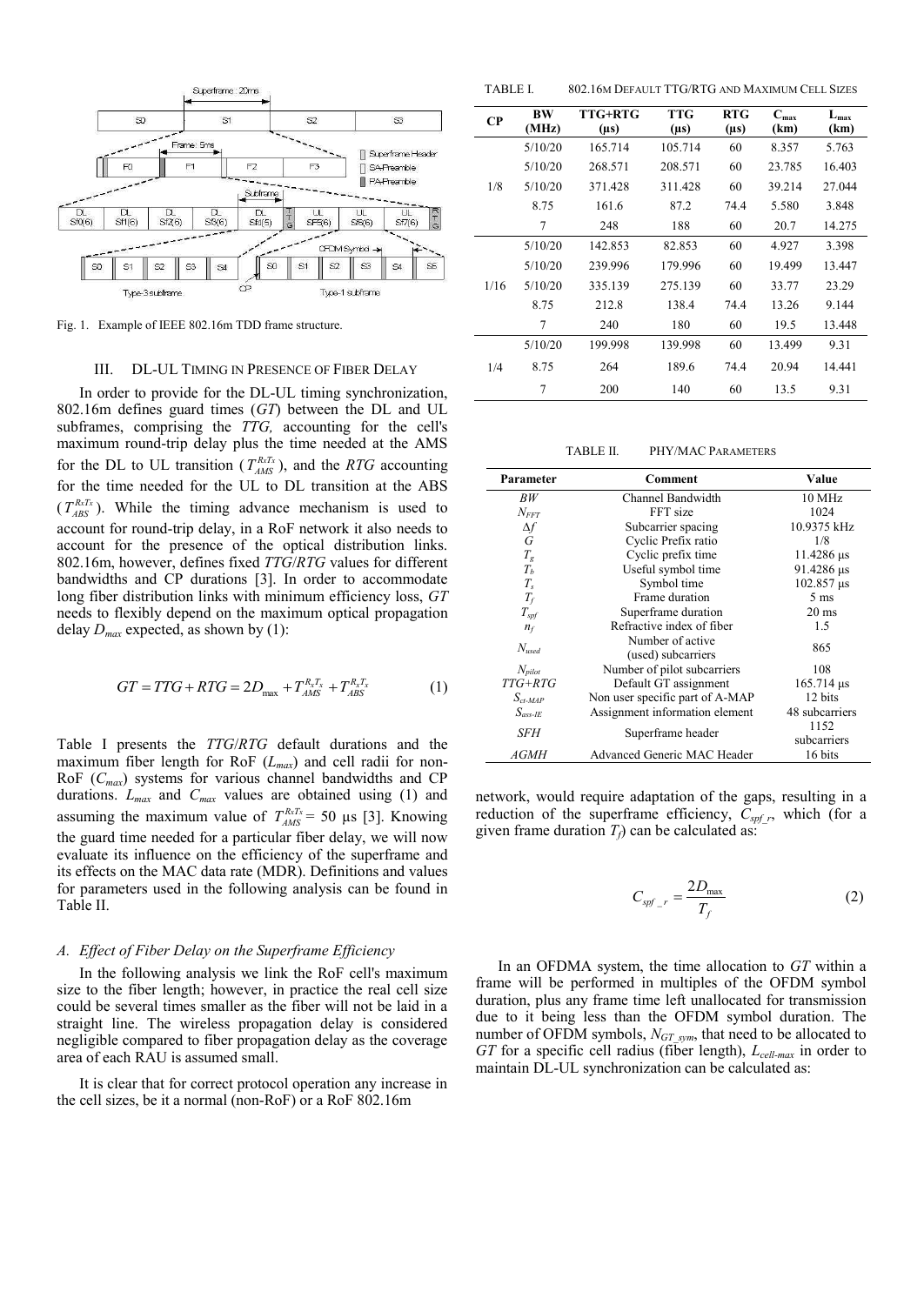$$
N_{GT\_sym} = \left\lceil \frac{2n_f L_{cell-max}}{T_s c} \right\rceil \tag{3}
$$

where,  $\lceil x \rceil$  gives the closest integer not less than *x*,  $n_f$ represents the refractive index of fiber and *c* the speed of light. The symbol time  $T_s$  is given in Table III, which presents the 802.16m OFDMA parameters for TDD mode, for the various channel bandwidths and CP durations. Fig. 2 shows the number of OFDM symbols that need to be allocated to *GT* in order to accommodate a certain cell radius/fiber length, for a 5/10/20 MHz system. It can be seen from Fig. 2 that each allocated OFDM symbol can serve up to 10.2 km of fiber in a RoF network, whereas it will provide for a coverage extension of up to 15.4 km in a normal 802.16m network. These values do not take into account  $T_{AMS}^{RxT_x}$  (i.e.  $\leq$  50 µs [3]).

TABLE III. 802.16M OFDMA PARAMETERS FOR TDD

|                | Channel bandwidth                           | 5       | 7    | 8.75  | 10      | 20      |
|----------------|---------------------------------------------|---------|------|-------|---------|---------|
|                | BW (MHz)<br>$FFT$ size $(NFFT)$             | 512     | 1024 | 1024  | 1024    | 2048    |
|                | Sampling<br>frequency $F_s(MHz)$            | 5.6     | 8    | 10    | 11.2    | 22.4    |
|                | <b>Useful symbol time</b><br>$T_{b}(\mu s)$ | 91.428  | 128  | 102.4 | 91.428  | 91.428  |
|                | <b>CP</b> time<br>$T_g(\mu s)$              | 11.428  | 16   | 12.8  | 11.428  | 11.428  |
| $\mathbb{C}P$  | Symbol time<br>$T_s(\mu s)$                 | 102857  | 144  | 115.2 | 102.857 | 102.857 |
| 1/8            | Data OFDM<br>symbols/5 ms                   | 47      | 33   | 42    | 47      | 47      |
|                | <b>CP</b> time<br>$T_{g}(\mu s)$            | 5.714   | 8    | 6.4   | 5.714   | 5.714   |
| $\mathcal{C}P$ | <b>Symbol time</b><br>$T_s(\mu s)$          | 97.143  | 136  | 108.8 | 97.143  | 97.143  |
| 1/16           | Data OFDM<br>symbols/5 ms                   | 50      | 35   | 44    | 50      | 50      |
|                | <b>CP</b> time<br>$T_{g}(\mu s)$            | 22.857  | 32   | 25.6  | 22.857  | 22.857  |
| CP             | <b>Symbol time</b><br>$T_s(\mu s)$          | 114 286 | 160  | 128   | 114.286 | 114.286 |
| 1/4            | Data OFDM<br>Symbols/5 ms                   | 42      | 30   | 37    | 42      | 42      |



Fig. 2. Guard time allocation vs. maximum cell size.

#### *B. Effect of Delay on MAC Data Rate (MDR)*

This subsection evaluates the effects on MAC layer efficiency of an increase in the total propagation delay of the system due to the extra fiber propagation delay, while maintaining DL-UL timing. The MAC layer throughput *S*, is defined as the average number of data bits transferred by the MAC layer in unit time and can be adapted from [4] as:

$$
S = \rho \frac{\sum_{n=1}^{4} (N_{bits_n} - OH_n)}{T_{spf}}
$$
 (4)

where *n* represents each frame of the superframe,  $N_{\text{bias}_n}$  represents the total number of transmitted bits per frame,  $OH<sub>n</sub>$  represents the overhead bits per frame and  $T<sub>spf</sub>$  the duration of the superframe;  $\rho$  is a factor which accounts for the MAC PDU header. In our analysis the MDR is obtained for  $\rho=1$ , i.e. by not accounting for the MAC PDU header, while only the DL MDR is evaluated. Some throughput analysis has also been done (not reported) showing minimal effect of the MAC PDU size. We assume that the assignment of resources to the different AMSs is performed in terms of subcarriers.

Based on [4], the number of subcarriers *Ndsc* needed for the transmission of a MAC PDU, *L<sub>PDU</sub>* bits long, is given by (5):

$$
N_{\text{dsc}} = \frac{L_{\text{PDU}} N_R}{B_{\text{sc}} C_r} \tag{5}
$$

where  $B_{sc}$  represents the number of bits per subcarrier and depends on the modulation type,  $C_r$  represents the coding rate and  $N_R$  the repetition coding. The available data subcarriers in the DL, *NDL\_dsc* in each of the frames can be calculated as:

$$
N_{DL\_dsc} = K_{DL} N_{SYM} N_{dsc\_sym} \tag{6}
$$

where  $K_{DL}$  represents the proportion of symbols of the frame used for DL transmission and *Ndsc\_sym* represents the number of data subcarriers per symbol. For  $|x|$  giving the closest integer not greater than *x*, the number of symbols available for data transmission per frame, *NSYM*, is calculated by (7):

$$
N_{STM} = \left[ \frac{T_f - GT}{T_s} \right] \tag{7}
$$

For the calculation of DL overheads, we consider the SFH, modulated using QPSK with a 1/16 coding rate, comprising preambles occupying two OFDM symbols, and the A-MAP, transmitted using QPSK with 1/2 coding rate. The number of bits occupied by the A-MAP, *NMAP* can be calculated as [3]:

$$
N_{MAP} = N_{DL\_Sf} S_{ct-MAP} + N_{AMS} S_{ass-IE}
$$
 (8)

where  $N_{DL\,Sf}$  represents the number of DL subframes per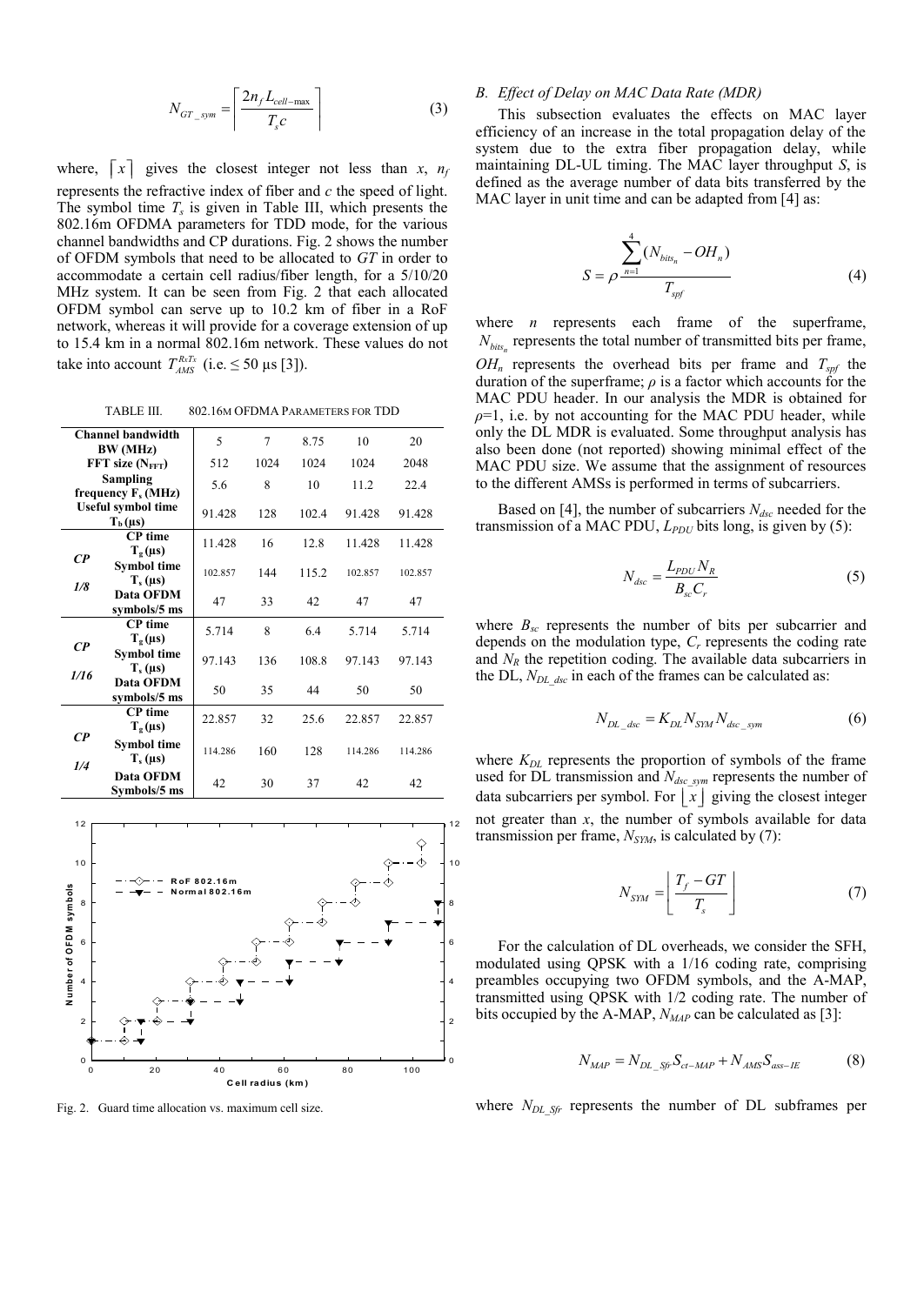frame, *Sct-MAP* is the size of the non-user-specific part of the A-MAP, *NAMS* represents the number of AMSs in the network and  $S_{ass-IE}$  is the size of one A-MAP Information Element (IE).

#### *C. Results*

The superframe structure considered in our analysis is that of Fig. 1 where the DL is a combination of Type-1 and Type-3 subframes [3] with a (4,4) DL:UL subframe ratio. We assume that  $T_{AMS}^{RxTx} = 30 \text{ }\mu\text{s}$ , while the *RTG* is kept fixed at 60  $\mu\text{s}$  [3]. In our analysis any increase of the *TTG* results in an equal decrease of the superframe time allocated to the DL transmissions, resulting in different combinations of DL subframe types, as shown in Table IV.

Fig. 3 shows the results of our analysis for the MDR of an 802.16m RoF network as a function of fiber delay for 5 different numbers of AMSs, when the modulation employed is QPSK 1/2. There is a drop in MDR, shown by step decrements in the figure, whenever the time allocated to *TTG* is increased by 1 OFDM symbol. The drop in the MDR is more significant for longer fiber lengths. The total MDR of the system decreases with an increase in the number of AMSs operating in the network, due to more overhead required for their transmissions. Note that the results assume an ideal channel so when the transmission distance increases only the effects of fiber delay are shown.

MDR results for the scenario of an increasing number of AMSs which employ higher level modulation (i.e. 64QAM 5/6 and 16QAM 3/4) are shown in Fig. 4 for a range of fiber lengths. These indicate a uniform decrease in MDR regardless of the number of AMSs operating in the network. Results in Figs. 4 and 5 show that increasing the DL:UL ratio on demand will decrease the detrimental effects of fiber delay and lead to an increase in DL MDR, regardless of the fiber delay and the number of stations. Fig. 5 plots the MDR decrease relative to the default transition gap duration case (defined in 802.16m), calculated as  $(MDR_{non\_Rof} - MDR_{RoF}) / MDR_{non\_RoF}$ , as a function of AMSs for two different fiber delays and three subframe ratios, i.e. (4,4), (5,3), (6,2), in consideration. From Fig. 5 it can be seen that the MDR decrease contributed by the extra fiber delay is lower for the more favorable DL ratios. For example, for fiber lengths up to 17.5 km and 38.1 km there is respectively a 5% and 14% MDR decrease when 10 AMSs operate in the network for the ratio (4,4); the MDR decreases by only 3% and 9%, respectively when the DL:UL ratio changes to (6,2). The effect is more significant for longer fiber delays and for higher number of operating AMSs; the relative influence of fiber delay on the total DL MDR and the extra

TABLE IV. COMBINATION OF DL SUBFRAME TYPES VS. GUARD TIMES

|         |          | Nr of DL subframes | Nr of DL |
|---------|----------|--------------------|----------|
| GT (µs) | Type-1   | Type-3             | symbols  |
| 165.714 | 4        | $\theta$           | 24       |
| 268.571 |          |                    | 23       |
| 371.428 | 2        | $\mathfrak{D}$     | 22       |
| 474.285 |          | 3                  | 21       |
| 577.142 | $\Omega$ |                    | 20       |
| 679.999 | N/A      | N/A                | 19       |



Fig. 3. Variation of MAC Data Rate with fiber length for QPSK 1/2.



Fig. 4. Variation of MAC Data Rate with the number of AMSs for 64QAM 5/6 and 16QAM 3/4.



Fig. 5. MAC data rate decrease as a function of the number of the AMS.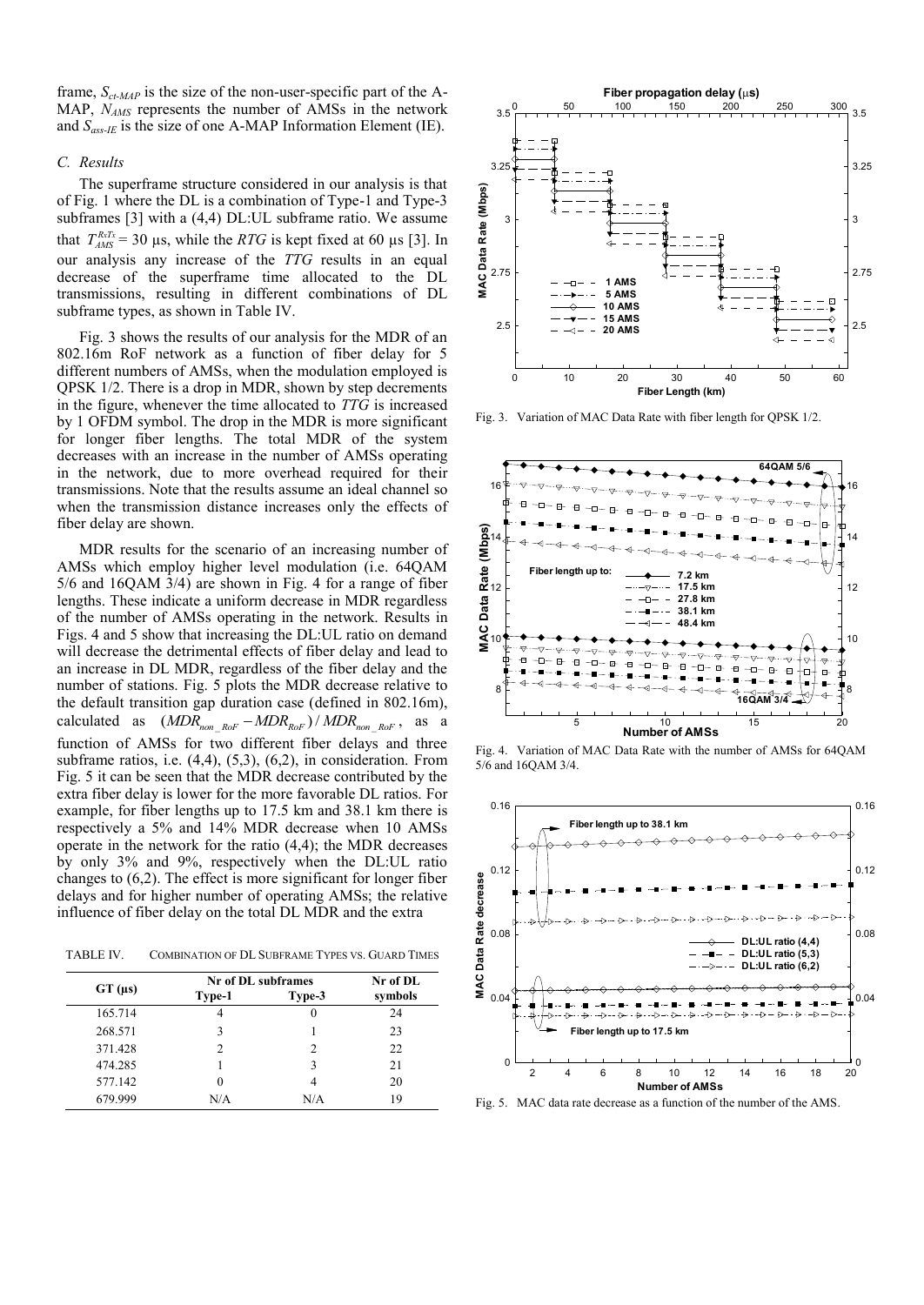overheads incurred when the number of AMSs increases become less significant when the number of available DL OFDM symbols increases. The more favorable DL ratios will, however, affect the UL performance; this is not considered a major problem due to the greater traffic demands usually imposed on the DL.

#### IV. RANGING AND LIMITATIONS TO THE CELL SIZE

The ranging procedure is used to estimate the propagation delay of the transmitting stations and determine their timing advance. In a RoF 802.16m network, the ranging procedure would be expected to estimate the total propagation delay (i.e. both air and fiber propagation delay) and thereby achieve correct synchronization at the receiver; however, as we investigate in this section, for successful ranging the maximum fiber lengths might need to be constrained.

The initial ranging transmission involves transmission of a ranging code, selected randomly from a domain of initial ranging codes, during a ranging slot using a random backoff. The ABS is able to detect and identify these ranging codes and extract timing information for each AMS. The ranging process is iterative, where each AMS adjusts its timing according to the instructions received by the ABS, until it is successful.

As shown in Fig. 6, the IEEE 802.16m ranging channel consists of three parts: the ranging cyclic prefix (RCP), the ranging preamble (RP) and the guard time (GT), whose lengths we denote as  $T_{RCP}$ ,  $T_{RP}$  and  $T_{GT}$  respectively. In order to be able to estimate the timing offset during the ranging procedure while avoiding intersubcarrier and intersymbol interference with the next OFDMA symbol, the following conditions need to be satisfied [6]:

$$
T_{RP} \ge 2D_{max} + \sigma
$$
  
\n
$$
T_{RCP} \ge 2D_{max} + \sigma
$$
  
\n
$$
T_{GT} \ge 2D_{max}
$$
\n(9)

where  $\sigma$  is the delay spread of the channel. It is clear from these conditions that the maximum cell size is constrained by  $T_{RCP}$ ,  $T_{RP}$  and  $T_{GT}$ . Due to the slower signal propagation in fiber, the maximum fiber length of the RoF 802.16m network supported by the ranging procedure will be smaller than the cell size of its non-RoF 802.16m counterpart.



Fig. 6. Ranging channel structure (a) Format 0, (b) Format 1.

In order to support different cell sizes, the 802.16m defines two different ranging channel formats, allocated in one and three subframes, respectively, whose structures are shown in Fig. 6a and Fig. 6b, while their parameters are shown in Table V. The parameters depend on  $T_g$  and  $T_b$ . Format 0 parameters also depend on  $k_1$  and  $k_2$  which are calculated as:

$$
k_1 = \frac{N_{sym\_s} + 1}{2}; \ \ k_2 = \frac{N_{sym\_s} - 4}{2} \tag{10}
$$

where  $N_{sym,s}$  refers to the number of OFDMA symbols in a subframe. According to Fig. 6 and Table V, ranging channel Format 0 occupies one subframe; because we assume that the ranging channel always starts in the first UL subframe [3], and based on the various DL:UL ratio and subframe type configurations defined in [3], Format 0 always uses a Type-1 subframe (i.e. a subframe of 6 OFDMA symbols). Thus, based on (10) and Table V, *TRCP* duration for Format 0 can be rewritten as  $3.5T<sub>g</sub> + T<sub>b</sub>$ .

Table VI compares the coverage range of the ranging procedure in a normal 802.16m *Cmax\_IR* versus the maximum fiber length  $L_{maxIR}$  that can be inserted, for both ranging formats conforming to the design criteria given in (9), for 5/10/20 MHz channel bandwidths and the different DL:UL ratio and subframe type configurations defined in [3]. It can be seen from the results that the range covered by the ranging procedure depends greatly on the chosen parameters and it could cover up to 62 km of fiber. The results do not take into account the delay spread, assumed to be negligible in fiber. A similar calculation for 7 and 8.75 MHz channel bandwidths (not presented here) results in a maximum fiber length of 93 km (for 7 MHz bandwidth, Format 1 and a CP equal to 1/8 ).

TABLE V. RANGING CHANNEL FORMATS AND PARAMETERS

| Format | $\rm T_{\rm RCP}$           | $\Gamma_{\rm RP}$ | $\Delta f_{\rm RP}$ | <b>Subframes</b><br>occupied |
|--------|-----------------------------|-------------------|---------------------|------------------------------|
|        | $k_I T_e + k_2 T_b$         | $2T_h$            | $\Delta f/2$        |                              |
|        | $3.5T_{\rm e} + 7T_{\rm h}$ | $8T_h$            | $\Delta f/8$        |                              |

TABLE VI. RANGING CHANNEL FORMATS AND COVERAGE RANGE

| $\bf CP$ | Format       | Subframe<br>type(s)                           | $T_{RCP}$<br>$(\mu s)$ | $T_{RP}$<br>$(\mu s)$ | $T_{\rm GT}$<br>$(\mu s)$ | $C_{\text{max\_IR}}$<br>(km) | $L_{max\_IR}$<br>(km) |
|----------|--------------|-----------------------------------------------|------------------------|-----------------------|---------------------------|------------------------------|-----------------------|
|          | $\mathbf{0}$ | Type-1                                        | 131.4                  | 182.8                 | 119.9                     | 17.9                         | 12.4                  |
| 1/8      | 1            | $3 \times Type-1$                             | 680                    | 731.4                 | 439.9                     | 65.9                         | 45.5                  |
|          | $\mathbf{0}$ | Type-1                                        | 111.4                  | 182.8                 | 105.7                     | 15.8                         | 10.9                  |
| 1/16     | 1            | $2 \times Type-1$<br>and<br>$1 \times Type-2$ | 660                    | 731.4                 | 454.2                     | 68.1                         | 46.9                  |
|          |              | $3 \times Type-1$                             | 660                    | 731.4                 | 357.1                     | 53.5                         | 36.9                  |
|          | $\theta$     | Type-1                                        | 171.4                  | 182.8                 | 148.5                     | 22.2                         | 15.3                  |
| 1/4      | 1            | $3 \times Type-1$                             | 720                    | 731.4                 | 605.7                     | 90.8                         | 62.6                  |